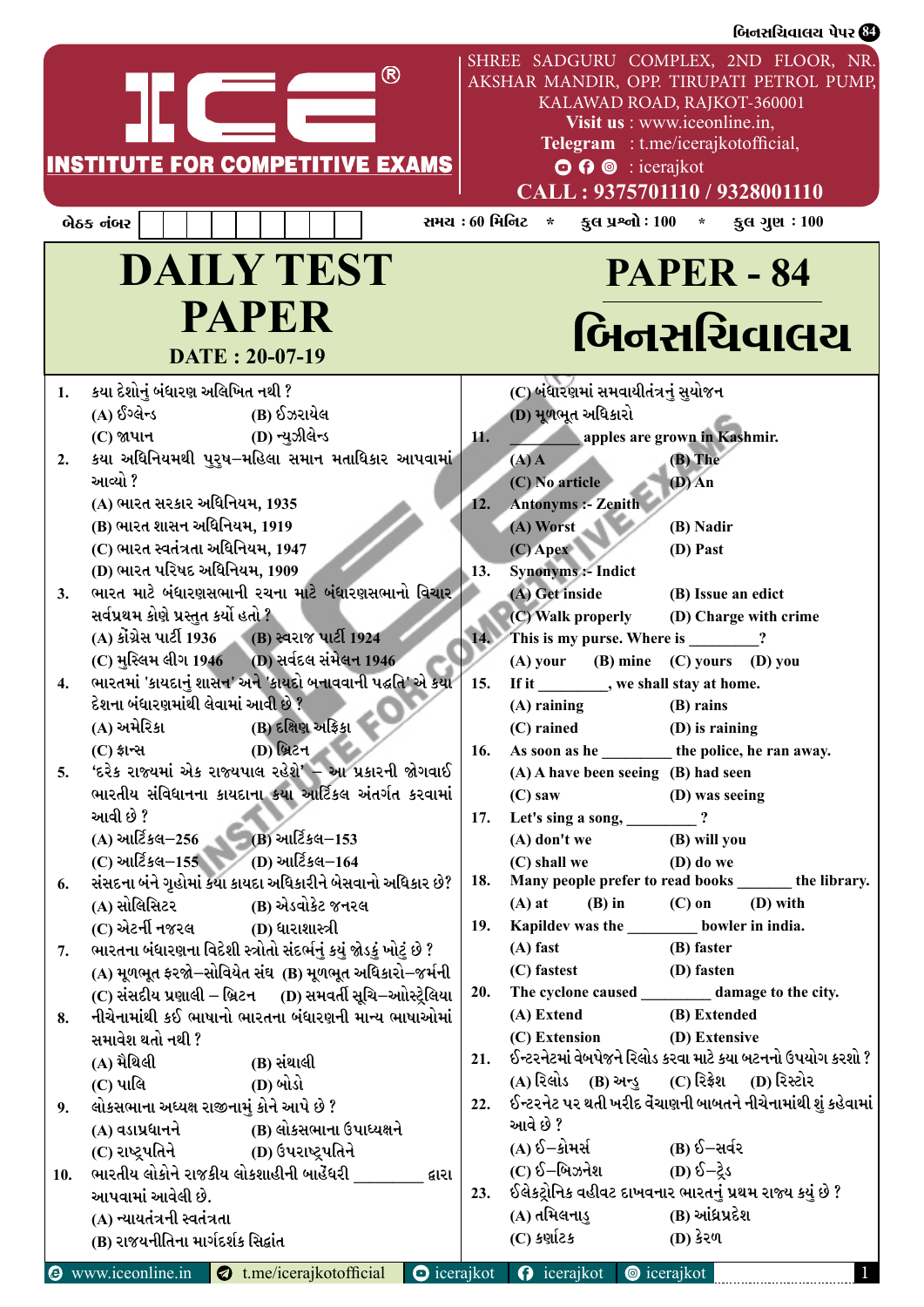## .<br>બિનસચિવાલય પેપર <mark>(?)</mark><br>|

| 24.        |                                                  | પાવર પોઈન્ટમાં સ્લાઈડ શો શરૂ કરવા કઈ કીનો ઉપયોગ થાય છે ?        |     |                                                        |                                                                   |
|------------|--------------------------------------------------|-----------------------------------------------------------------|-----|--------------------------------------------------------|-------------------------------------------------------------------|
|            | (A) F1<br>$(B)$ F5                               | $(C)$ F4<br>(D) F3                                              |     | 41. $\frac{2}{3}$ એ $\frac{1}{3}$ ના કેટલા ટકા છે ?    |                                                                   |
| 25.        |                                                  | કમ્પ્યૂટર પર બ્લિંગ થનાર ચિહ્નને શું કહેવામાં આવે છે ?          |     | (A) 50% (B) $33\frac{1}{3}\%$                          |                                                                   |
|            | (A) માઉસ                                         | $(B)$ પામ                                                       |     | $(C)$ 150%                                             | (D) $200\%$                                                       |
|            | $(C)$ લોગો                                       | (D) કર્સર                                                       |     |                                                        | 42. A, B અને Cની હાલની ઉંમરનો સરવાળો 75 વર્ષ છે. 5 વર્ષ પહેલા     |
| 26.        | કમ્પ્યૂટર સ્ક્રિનને શું કહેવામાં આવે છે ?        |                                                                 |     |                                                        | તેમની ઉંમરનો ગુણોત્તર 5 : 4 : 3 હોય, તો 5 વર્ષ બાદ આ ગુણોતર       |
|            | $(A)$ CPU $(B)$ મોનિટર                           |                                                                 |     | શું હશે ?                                              |                                                                   |
|            |                                                  |                                                                 |     | $(A) 6:5:4$ (B) $5:3:4$                                |                                                                   |
| 27.        | કમ્પ્યૂટરમાં 'એનેલોગ' શબ્દ કઈ ભાષાનો છે ?        |                                                                 |     | $(C) 7 : 6 : 5$ (D) એકપણ નહીં                          |                                                                   |
|            | (A) લેટીન                                        | (B) ગ્રીક                                                       | 43. | $\hat{M}$ M = 15, x = 10, di Z = ?                     |                                                                   |
|            | (C) જર્મન (D) ફ્રેન્ચ                            |                                                                 |     | (A) 15 (B) 25 (C) 20 (D) 30                            |                                                                   |
| 28.        | ગુજરાત સ્ટેટ પોર્ટલ શું છે ?                     |                                                                 | 44. |                                                        | 50 સંખ્યાઓની સરેરાશ 30 છે. જો 35 અને 40 બે સંખ્યાને કાઢી          |
|            | (A) www.gujrat.com                               |                                                                 |     |                                                        | નાખવામાં આવે તો બાકી રહેલ સંખ્યાઓની સરેરાશ શું થાય ?              |
|            | (B) www.gujaratindia.gov.in                      |                                                                 |     | $(A)$ 28.32                                            | $(B)$ 26.72                                                       |
|            | (C) www.gujaratstate.com                         |                                                                 |     | $(C)$ 27.74                                            | (D) $29.68$                                                       |
|            | (D) www.gujaratgoat.in                           |                                                                 | 45. |                                                        | રાજ્ય વહીવટમાં E-Governance અપનાવવાથી કર્યા કાયદા થયેલ            |
| 29.        |                                                  | વેબ સર્વર અને વેબ કલાયન્ટ વચ્ચે માહિતી સંપાદદિતતાનો આધારભૂત     |     | 63                                                     |                                                                   |
|            | પ્રોટોકોલ છે.                                    |                                                                 |     | (A) ભ્રષ્ટાચારમાં ઘટાડો                                |                                                                   |
|            |                                                  | (A) TCP (B) IP (C) FTP (D) HTTP                                 |     | (B) ઝડપી કાર્ય-નિકાલ અને કાર્ય સરળીકરણ                 |                                                                   |
| 30.        |                                                  | નો ઉપયોગ કરીને વેબસાઈટના અન્ય સંબંધિત પેજ પર                    |     | (C) માહિતીની ત્વરિત આપ–લે                              |                                                                   |
|            | જઈ શકાય છે ?                                     |                                                                 |     | (D) ઉપરના તમામ <b>્</b>                                |                                                                   |
|            | (A) હાઈપર લિંક (B) આઈ.પી. એડ્રેસ                 |                                                                 | 46. |                                                        | રાજ્યમાં વહીવટી વ્યવસ્થા અંતર્ગત કોઈ કાર્યના વિવિધ ભાગો વચ્ચે     |
|            | (C) વીસીટેડ લિંક (D) એકપણ નહીં                   |                                                                 |     |                                                        | આંતર સંબંધો સ્થાપવાના–જોડવાના કાર્યને શું કહેવામાં આવે છે ?       |
| 31.        | નીચેના પૈકી કયો વાયુ દહનશીલ છે ?                 |                                                                 |     | (A) સરકાર                                              | (B) સતા–સમતુલા                                                    |
|            |                                                  | (A) $Co_2$ (B) $H_2$ (C) $So_2$ (D) $NH_3$                      |     | $(C)$ સંકલન $(D)$ જવાબદારી                             |                                                                   |
| 32.        | કુદરતી વાયુમાં મુખ્ય હાઈડ્રોકાર્બન કયો હોય છે ?  |                                                                 |     | સતાનું પ્રતિનિધાન હોવું એ કેવા પ્રકારની પ્રક્રિયા છે ? |                                                                   |
|            | (A) મિથેન                                        | $(B)$ $\delta$ થેન                                              |     | (A) રાજકીય (B) વહીવટી                                  |                                                                   |
|            | $(D)$ પ્રોપેન $(D)$ બ્યુટેન                      |                                                                 |     | (C) સામાજિક (D) કાયદાકીય                               |                                                                   |
| 33.        |                                                  | સ્વાવલંબી પોષણ પદ્ધતિમાં શાની જરૂરિયાત હોય છે ?                 | 48. |                                                        | જાહેર વહીવટના પિતા તરીકે કોને ઓળખવામાં આવે છે ?                   |
|            | (A) Co, અને પાણી                                 | (B) ક્લોરોફિલ                                                   |     | (A) પ્રો. વુડ્રો વિલ્સન           (B) લ્યુથર ગ્યુલિક   |                                                                   |
|            | (C) સૂર્યપ્રકાશ (D) આપેલ તમામ                    |                                                                 |     |                                                        |                                                                   |
| 34.        | મનુષ્યના હૃદયમાં કેટલા ખંડો આપેલા છે ?           |                                                                 | 49. |                                                        | વિકસિત મૂડીવાદી સમાજમાં ઉચ્ચવર્ગ, મધ્યમવર્ગ અને નિમ્નવર્ગ         |
|            | $(A)$ 2<br>$(B)$ 3                               | $(C)$ 4<br>$(D)$ 6                                              |     | દર્શાવનાર ચિંતક કોણ હતા ?                              |                                                                   |
| <b>35.</b> | કરોડરજ્જુ કયાંથી ઉત્પન્ન થાય છે ?                |                                                                 |     | (A) બ્રુમ                                              | (B) બસ્ટિફ્ટ                                                      |
|            | (A) બૃહદમસ્તિષ્ક                 (B) અનુમસ્તિષ્ક |                                                                 |     | (C) એન્થોની ગીડન્સ                                     | (D) યંગ અને મેક                                                   |
|            | (C) સે <u>ત</u> ્                                | (D) લંબમજ્જા                                                    | 50. | 'રાજતરંગિણી' ગ્રંથના લેખકનું નામ શું છે ?              |                                                                   |
| 36.        | માનવ જાતિનું વૈજ્ઞાનિક નામ કયું છે ?             |                                                                 |     | (A) બાણભટ્ટ                                            | (B) હર્ષવર્ધન                                                     |
|            | (A) હોમો સેપિયન્સ                                | (B) ઝીયામેઝ                                                     |     | (C) કલ્હણ                                              | (D) કાલિદાસ                                                       |
|            | (C) પીસમ સટાઈવમ                                  | (D) કેશિયાટોરા                                                  | 51. | કયા યુગમાં સ્ત્રીઓ વધુ સ્વાતંત્ર્ય ભોગવતી હતી ?        |                                                                   |
| 37.        |                                                  | બીડીઓ બનાવવા માટે કઈ વનસ્પતિના પાનનો ઉપયોગ થાય છે ?             |     | (A) વૈદિક યુગ<br>(C) અનુવૈદિક યુગ                      | (B) મથલ યગ<br>(D) બ્રિટિશ યુગ                                     |
|            | (A) નાગરવેલ                                      | (B) ખાખરો                                                       |     | ભારતમાં 'પંચશિલ'નો સિદ્ઘાંત કોણે આપેલો છે ?            |                                                                   |
|            | $(C)$ ટીમરું                                     | $(D)$ qs                                                        | 52. | (A) લોકમાન્ય તિલક                                      | (B) ગાંધીજી                                                       |
| 38.        | ટેરેસ્ટિયલ ગ્રહો કયા ગ્રહની કક્ષા અંદર આવેલ છે ? |                                                                 |     | (C) જવાહરલાલ નહેર્          (D) રવીન્દ્રનાથ ટાગોર      |                                                                   |
|            | (A) મંગળ                                         | (B) બુધ                                                         | 53. | પાણીપતનું બીજું યુદ્ધ કોની કોની વચ્ચે થયું હતું ?      |                                                                   |
|            | $(C)$ ગુર્                                       | (D) શનિ                                                         |     |                                                        | (A) રાજપૂતો અને અકબર (B) બાબર અને ઈબ્રાહિમ લોદી                   |
| 39.        | દલની કિંમત શું હશે?                              | 2 વર્ષના અંતે 8% લેખે ચક્રવૃદ્ધિ વ્યાજે કુલ રૂા.2916 મળે, તો મુ |     | (C) અકબર અને હેમ્                                      | (D) ઔરંગઝેબ અને અંગ્રેજો                                          |
|            |                                                  |                                                                 | 54. |                                                        | ચોથા મૈસૂર વિગ્રહ $-$ 1799 સમયે ગવર્નર જનરલ કોણ હતા ?             |
|            | $(A)$ 2300<br>$(C)$ 2000                         | $(B)$ 2500<br>$(D)$ 2800                                        |     | (A) લોર્ડ વિલિયમ બેન્ટિક (B) સર આયરફ્ટ                 |                                                                   |
| 40.        |                                                  | રૂા.45,000 માં એક પ્લોટ વેંચતા 10%ની ખોટ જાય છે. જો15%          |     | (C) લોર્ડ વેલેસ્લી                                     | (D) લોર્ડ વોરન હેસ્ટિંગ્ઝ                                         |
|            | નફો મેળવવો હોય તો કેટલા રૂા. માં વેંચવો જોઈએ ?   |                                                                 | 55. |                                                        | કઈ વિદ્યાપીઠ જૈન ધર્મના શૈક્ષણિક પ્રચારનું પ્રચલિત વિદ્યાધામ હતી? |
|            | $(A)$ $\xi$ l. 50,000                            | $(B)$ 31.55,000                                                 |     | (A) વિક્રમશિલા                                         | (B) કાશી                                                          |
|            | $(C)$ $\xi$ l.57,500                             | (D) $31.60,000$                                                 |     | (C) નાલંદા                                             | (D) વલ્લભી                                                        |
|            |                                                  |                                                                 |     |                                                        |                                                                   |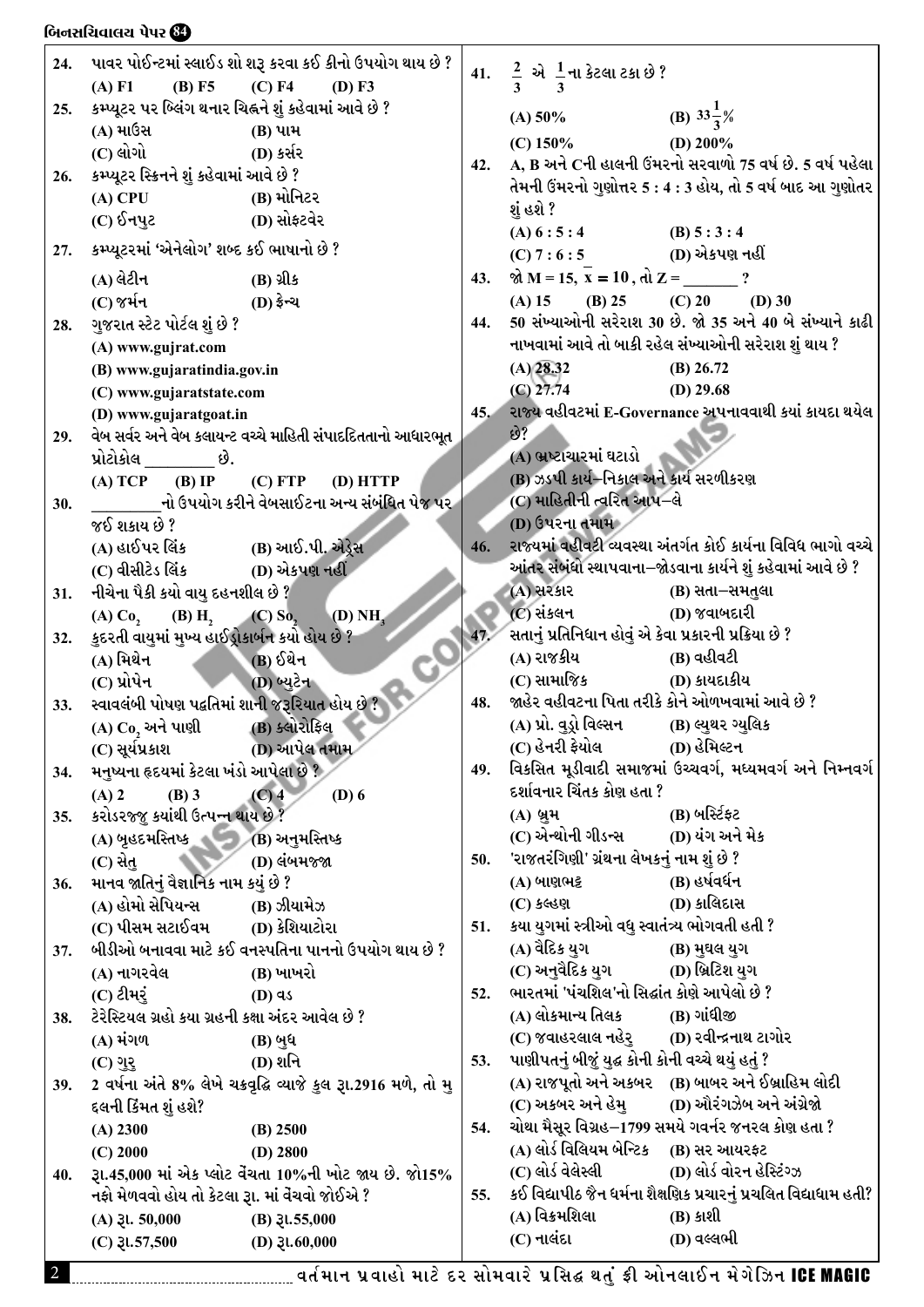## $\log \frac{G}{G}$ ,  $\log \frac{G}{G}$ ,  $\log \frac{G}{G}$ ,  $\log \frac{G}{G}$ ,  $\log \frac{G}{G}$ ,  $\log \frac{G}{G}$ ,  $\log \frac{G}{G}$ ,  $\log \frac{G}{G}$ ,  $\log \frac{G}{G}$ ,  $\log \frac{G}{G}$ ,  $\log \frac{G}{G}$ ,  $\log \frac{G}{G}$ ,  $\log \frac{G}{G}$ ,  $\log \frac{G}{G}$ ,  $\log \frac{G}{G}$ ,  $\log \frac{G}{G}$ ,  $\log \frac{G}{G}$ ,

| 56. | નીચેના વિધાનો ધ્યાને લો.                                                             | 69. | છંદ ઓળખાવો :– 'સાચી સલાહ મુજને, સખિ ! આપતી તું'                 |
|-----|--------------------------------------------------------------------------------------|-----|-----------------------------------------------------------------|
|     | 1. જાહેર ખરડાને સંસદમાં રજૂ કરવા માટે 7 દિવસની નોટિસ જરૂરી છે.                       |     | (A) વસંતતલિકા<br><b>(B)</b> મનહર                                |
|     | 2. ખાનગી ખરડાને સંસદમાં રજૂ કરવા માાટે 1 મહિનાની નોટિસ                               |     | (C) મંદાક્રાન્તા<br>(D) હરિગીત                                  |
|     | જરૂરી છે.                                                                            | 70. | નિપાત ઓળખાવો :– 'બસ ગામ બહાર જ ઊભી રહી ગઈ'                      |
|     | (A) ફકત 1 સાચું<br>(B) ફકત 2 સાચું                                                   |     | (B) રહી<br>(C) બસ<br>$(A)$ $\gamma$<br>(D) ગામ                  |
|     | (C) 1 અને 2 બંને સાચાં છે (D) 1 અને 2 બંને ખોટા છે                                   | 71. | સમાસ ઓળખાવો :– હાથ ચાલાકી                                       |
| 57. | નીચેના વિધાનો ધ્યાને લો.                                                             |     | (B) કર્મધારય<br>(A) દિગુ                                        |
|     | 1. ભારતના CAG સરકારી કંપનીઓનું ઓડિટ કરતાં નથી.                                       |     | (D) બહુવ્રીહિ<br>(C) તત્પુરૂષ                                   |
|     | 2. રાજયસભા નાણાકીય ખરડાઓમાં સુધારાઓ સૂચવી શકે છે.                                    | 72. | રૂઢિપ્રયોગનો અર્થ લખો :– 'કાંકરો નાંખવો'                        |
|     | (A) ફકત 1 સાચું<br>(B) ફકત 2 સાચું                                                   |     | (A) અડચણ ઊભી કરવી<br>(B) ઝીણા પથ્થર નાંખવા                      |
|     | (C) 1 અને 2 બંને સાચાં છે (D) 1 અને 2 બંને ખોટા છે                                   |     | (C) નડતર દૂર કરવું (D) કાંકરા ફેંકવા                            |
| 58. | રાષ્ટ્રપતિ દ્વારા જાહેર કરવામાં આવેલી નાણાકીય કટોકટી સંસદે                           | 73. | વિશેષણ શોધીને લખો :– 'દરેકને એમના ઉપર અટલ શ્રદ્ધા હતી.'         |
|     | __ સમયગાળા સુધીમાં માન્ય કરવી પડે છે.                                                |     | (B) અટલ<br>(A) શ્રદ્ધા                                          |
|     | (A) 3 મહિના<br>(B) 2 મહિના                                                           |     | $(C)$ દરેક<br>(D) ઉપર                                           |
|     | (C) 6 મહિના<br>$(D) 1 q \mathcal{A}$                                                 | 74. | ચંદ્રકાન્ત કે. બક્ષી લિખિત વાર્તા કઈ છે ?                       |
| 59. | 'કોઈ ન્યાયાલયથી, રાજયનીતિના માર્ગદર્શક સિદ્ઘાંતોની જોગવાઈ                            |     | (A) જક્ષણી<br>(B) છકડો                                          |
|     | ઓનો અમલ કરાવી શકશે નહીં.' – આ જોગવાઈ બંધારણના કયા                                    |     | (C) ટાઈમટેબલ<br>(D) ચક્ષુ:શ્રવા                                 |
|     | આર્ટિકલમાં જણાવેલ છે ?                                                               | 75. | 'ગોપાળબાપા' કૃતિના લેખક કોણ છે ?                                |
|     | (A) અનુચ્છેદ–36 (B) અનુચ્છેદ–37                                                      |     | (A) લાભશંકર ઠાકર           (B) મનુભાઈ પંચોળી                    |
|     | (C) અનુચ્છેદ–35 (D) અનુચ્છેદ–38                                                      |     | (C) બકુલ ત્રિપાઠી (D) પન્નાલાલ પટેલ                             |
| 60. | કંટિન્જસી ફંડમાંથી ધનનો ઉપાડ કરવા સંસદની મંજૂરી પહેલા                                |     | 76. 'શેષ' ઉપનામ ધરાવતા કવિ કયા ?                                |
|     | સરકારે કોની પૂર્વમંજૂરી જરૂરી છે ?                                                   |     | (A) વેણીભાઈ પુરોહીત (B) ચંદ્રકાન્ત શેઠ                          |
|     | (A) નાણાંપ્રધાન<br>(B) રાષ્ટ્રપતિ                                                    |     | (C) ડો. ચંદ્રકાન્ત મહેતા (D) રા.વિ. પાઠક                        |
|     | (C) વડાપ્રધાન<br>(D) CAG<br>પ્રવર સમિતિ કોની બનેલી હોય છે ?                          | 77. | 'બાનો વાડો' નિબંધના સર્જક કોણ છે ?                              |
| 61. |                                                                                      |     | (A) પ્રવીણ દરજી (B) ચંદ્રકાન્ત શેઠ                              |
|     | (A) રાજયસભાના નિષ્ણાંત સભ્યોની<br>(B) લોકસભાના નિષ્ણાંત સભ્યોની                      |     | ાD) સુરેશભાઈ જોષી<br>$(C)$ ધ્રુવભટ્ટ                            |
|     | (C) રાજ્ય વિધાનસભાના નિષ્ણાત સભ્યોની                                                 | 78. | 'દિકરીની વિદાય' ગીત કોણે લખ્યું છે ?                            |
|     | (D) સંસદના બંને ગૃહના નિષ્ણાત સભ્યોની                                                |     | (A) માધવ રામાનુજ<br>(B) મણિલાલ દેસાઈ                            |
| 62. | રાજ્ય વિધાનસભાએ પસાર કરેલા ખરડા પર કોની સહી થયા પછી                                  | 79. | 'હવેથી સ્વેચ્છાએ જોડણી કરવાનો કોઈને અધિકાર નથી.'– આ             |
|     | કાયદો બને ?                                                                          |     | વિધાન કોનું છે ?                                                |
|     | (A) મુખ્યમંત્રી<br>(B) કાયદાપ્રધાન                                                   |     | (A) ગાંધીજી<br>(B) ઉમાશંકર જોષી                                 |
|     | (C) સ્પીકર<br>(D) રાજયપાલ                                                            |     | (C) મુનશી<br>(D) બ.ક. ઠાકોર                                     |
| 63. | ગ્રામ પંચાયતોને 'નાના પ્રજાસતાક એકમો' તરીકે કોણે ઓળખાવી                              | 80. | 'ઈન્ટરનેશનલ મ્યુઝિયમ ડે' તરીકે કયો દિવસ ઉજવાય છે ?              |
|     | હતી ?                                                                                |     | (B) 17 $\hat{H}$ (C) 18 $\hat{H}$ (D) 19 $\hat{H}$<br>(A) 16 મે |
|     | (A) સર ચાર્લ્સ મોકા <del>ફ (B)</del> મોન્ટેગ્યુ ચેમ્બફર્ડ                            | 81. | ભારતીય ટીમના નવા મુખ્ય ફૂટબોલ કોચ તરીકે તાજેતરમાં કોની          |
|     | (C) લોર્ડ રિપન (D) સર વિલિયમ્સ                                                       |     | નિમણૂક કરવામાં આવી છે ?                                         |
| 64. | દરેક ગામડામાં સમાધાન પંચમાં કેટલા સ્થાયી સભ્યો હોય છે ?                              |     | (A) શ્રી સ્ટિફન કોન્સટેન્ટાઈન (B) શ્રી સ્ટિફન લુઈસ              |
|     | (A) એક<br>(B) બે                                                                     |     | (C) શ્રી ઈ.ડબલ્યુ સ્ટેઈન (D) શ્રી ઈગોર સ્ટિમેક                  |
|     | $(C)$ ત્રણ<br><b>(D)</b> ચાર                                                         | 82. | ICC ક્રિકેટ વર્લ્ડ કપ 2019નું કયાં આયોજન થયું છે ?              |
| 65. | નીચેના પૈકી કોણ અનુસૂચિત જાતિના રાષ્ટ્રીય આયોગનો વાર્ષિક                             |     | 1. ઈંગ્લેન્ડ 2. સ્વિડન 3. વેલ્સ 4. નોર્વે                       |
|     | અહેવાલ સંસદ સમક્ષ મૂકે છે.                                                           |     | (B) 1 અને 2<br>$(A)$ ફેકેતે $1$                                 |
|     | (A) સામાજીક ન્યાયના કેન્દ્રીય મંત્રી (B) કેન્દ્રીય મંત્રીમંડળ                        |     | (D) 1 અને 4<br>(C) 1 અને 3                                      |
|     | (C) ભારતના રાષ્ટ્રપતિ<br>(D) કેન્દ્રીય ગૃહમંત્રી                                     | 83. | 13 મે 2019ના રોજ યંગ સાયન્ટિસ્ટ પ્રોગ્રામ- Yuvika-2019નો        |
| 66. | સંધિ લખો :– 'રઘુ + ઉત્તમ'                                                            |     | પ્રારંભ કોના દ્વારા થયો હતો ?                                   |
|     | (A) २धूत्त <b>म</b><br>(B) રઘૂતમ                                                     |     | (A) શ્રી રામનાથ કોવિંદ (B) શ્રી એમ. વૈંકયા નાયડુ                |
|     | (D) રઘોત્તમ<br>(C) રઘુત્તમ                                                           |     | (C) શ્રી નરેન્દ્ર મોદી (D) ડો. કે. સિવન                         |
| 67. | સમાનાર્થી શબ્દ લખો :– ઓશ                                                             | 84. | રાષ્ટ્રીય ડેંગ્યુ દિવસ તરીકે કયો દિવસ ઉજવાય છે ?                |
|     | (B) છાતી<br>(A) મૃગજળ                                                                |     | (A) 16 મે<br>(B) $17 \hat{H}$                                   |
|     | (D) કઠોળ<br>$(C)$ ઝાકળ                                                               |     | (C) 22 જુલાઈ<br>(D) 16 જુલાઈ                                    |
| 68. | અલંકાર ઓળખાવો :– 'લતા મંગેશકરનો અવાજ કોયલના અવાજ                                     | 85. | તાજેતરમાં શ્રી હીરાલાલ યાદવનું નિધન થયું છે. તેમણે લોકગાયનની    |
|     | જેવો છે.'                                                                            |     | કઈ શૈલીને વિશેષ ખ્યાતિ આપવી હતી ?                               |
|     | (A) વ્યાજસ્તુતિ<br>(B) અનન્વય                                                        |     | (A) બિહ<br>(B) ખિસરી                                            |
|     | $(C)$ ઉપમા<br><b>(D) યમક</b>                                                         |     | (D) બિરહા<br>(C) તિરાના                                         |
|     | <b>O</b> www.iceonline.in<br>$\bullet$ t.me/icerajkotofficial<br>$\bullet$ icerajkot |     | <b>O</b> icerajkot <b>@</b> icerajkot<br>$\mathbf{3}$           |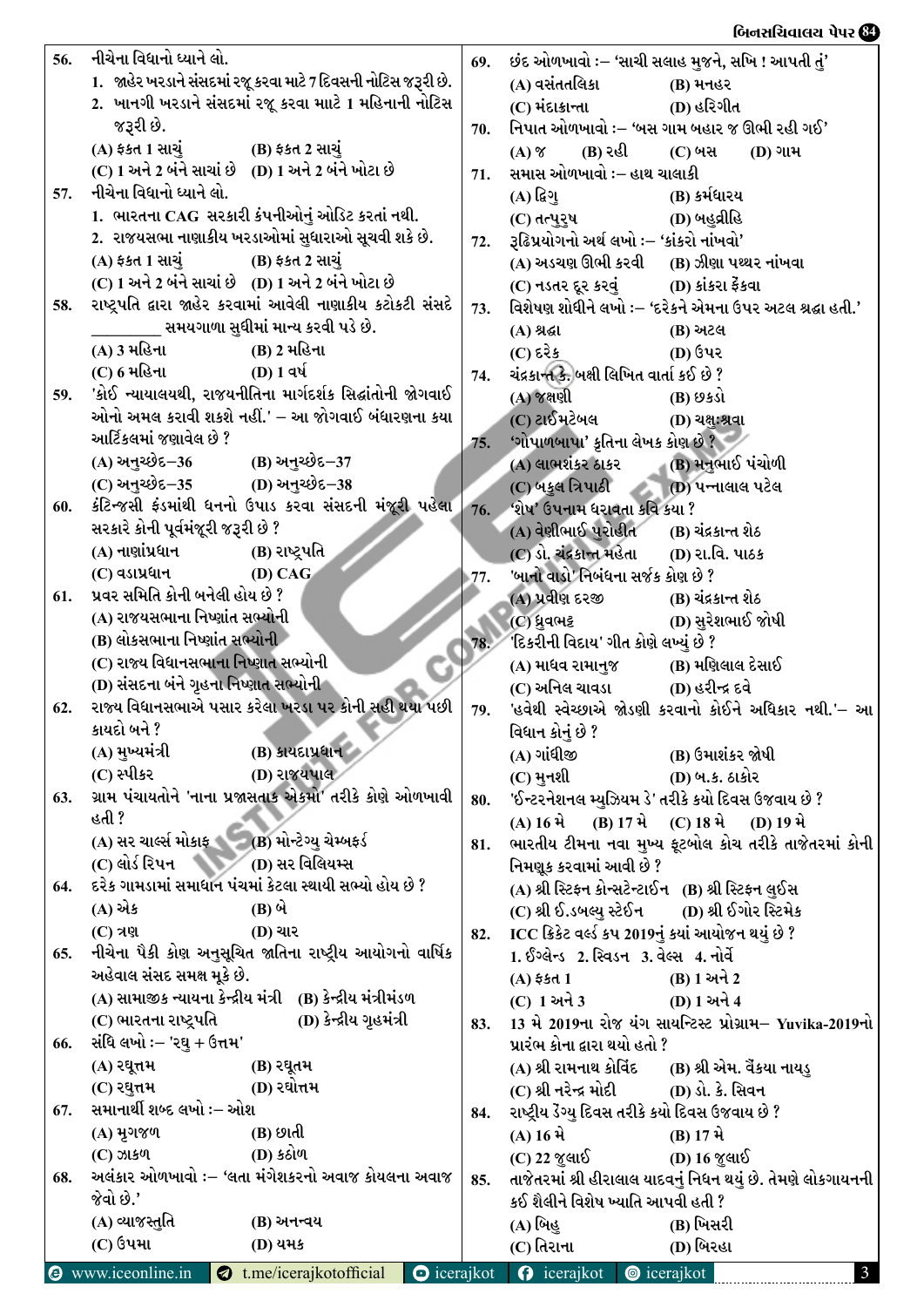

4 JT"DFG 5|JFCM DF8[ NZ ;MDJFZ[ 5|l;â YT]\ ËL VMG,F.G D[U[lhG ICE MAGIC